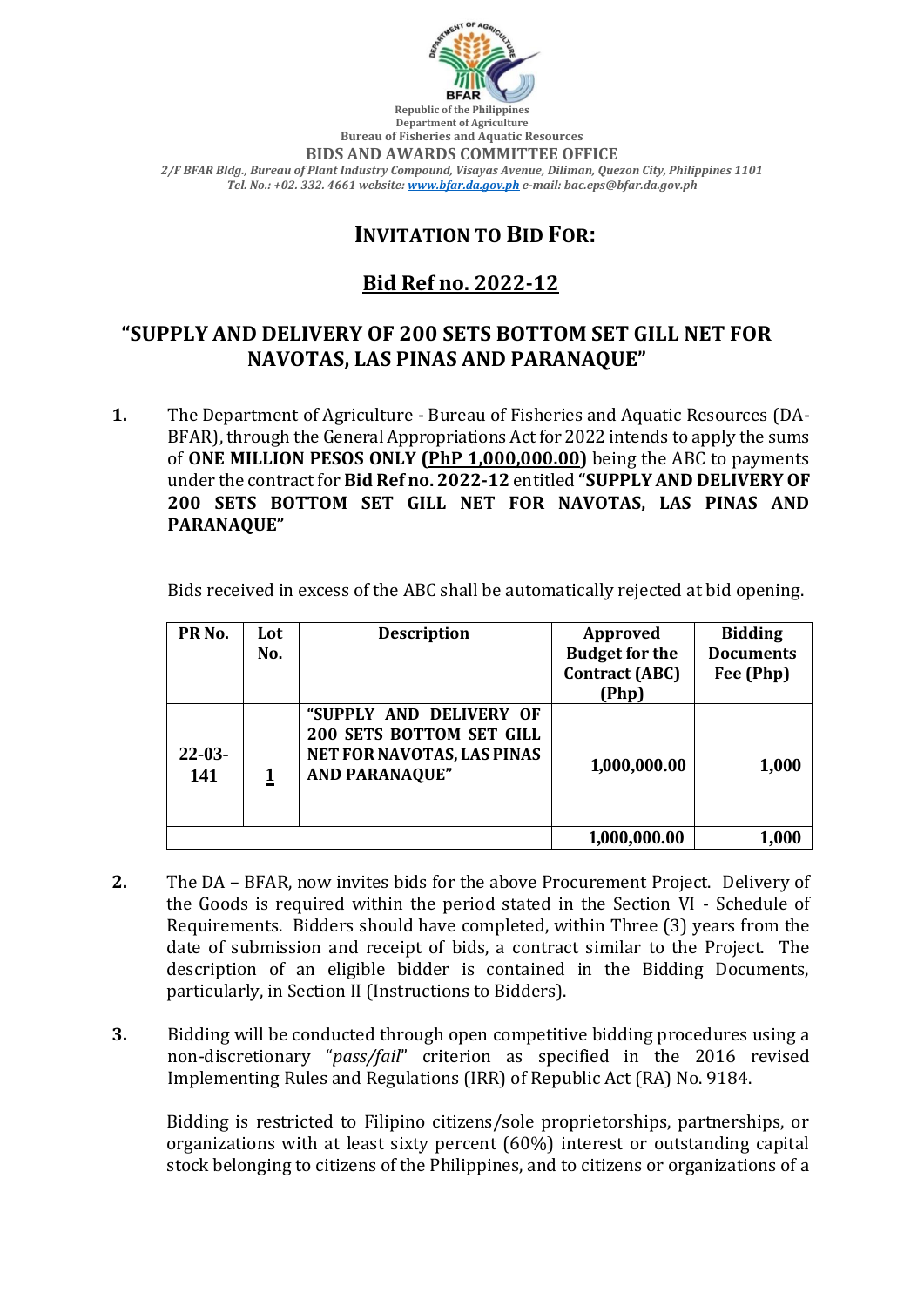country the laws or regulations of which grant similar rights or privileges to Filipino citizens, pursuant to RA No. 5183.

- **4.** Prospective Bidders may obtain further information the BFAR BAC Secretariat through electronic mailing address given below, and inspect of the Bidding Documents at [www.bfar.da.gov.ph.](http://www.bfar.da.gov.ph/)
- **5.** A complete set of Bidding Documents may be acquired by interested Bidders at *2nd Floor – BAC Office, Fisheries Building Complex, BPI Compound, Brgy. Vasra, Visayas Avenue, Quezon City* and/or through electronic means and upon payment of a non-refundable fee for the Bidding Documents in the amount stated above. The Procuring Entity shall allow the bidder to present its proof of payment for the fees by in person, or through electronic means.
- **6.** The DA BFAR, will hold a Pre-Bid Conference<sup>1</sup> through video conference call using **"Zoom"** application on **March 25, 2022 at 10:00 a.m.** which shall be open to prospective bidders who have successfully completed registration one (1) calendar day prior to the Pre-bid Conference using Google Form https://docs.google.com/forms/d/16ihspj0z-0jNdbv\_D9pbBwgoCazCDz3dG\_ASiyvvhig/edit and in accordance with the **"Annex A, Bidder's Kit – I"**.
- **7.** Bids must be duly received by the BAC Secretariat through the options given below and as indicated in Section III - Bidding Data Sheet, ITB Clause 15 of this bidding documents, on or before **April 06, 2022, 9:30 a.m.**
	- (i) manual submission at the office address: 2/F BFAR Bldg., BAC Office, Bureau of Plant Industry Compound, Visayas Ave., Diliman, Q.C.*;*
	- (ii) both (manual and electronic submission at [bac.eps@bfar.da.gov.ph](mailto:bac.eps@bfar.da.gov.ph) via BFAR Online bidding procedure);
- **8.** All Bids must be accompanied by a bid security in any of the acceptable forms and in the amount stated in ITB Clause 14.
- **9.** Bid opening shall be on **April 06, 2022, 10:00 a.m.** Through video conference call via **"Zoom"** application. Bids will be opened in accordance with the BFAR BAC procedure for online bidding as stated in the "**Annex A, Bidder's kit VII**". Late bids shall not be accepted.
- **10.** The DA BFAR, reserves the right to reject any and all bids, declare a failure of bidding, or not award the contract at any time prior to contract award in accordance with Sections 35.6 and 41 of the 2016 revised IRR of RA No. 9184, without thereby incurring any liability to the affected bidder or bidders.
- **11.** For further information, please refer to:

BFAR-BAC Secretariat

<sup>&</sup>lt;u>.</u> <sup>1</sup> May be deleted in case the ABC is less than One Million Pesos (PhP1,000,000) where the Procuring Entity may not hold a Pre-Bid Conference.